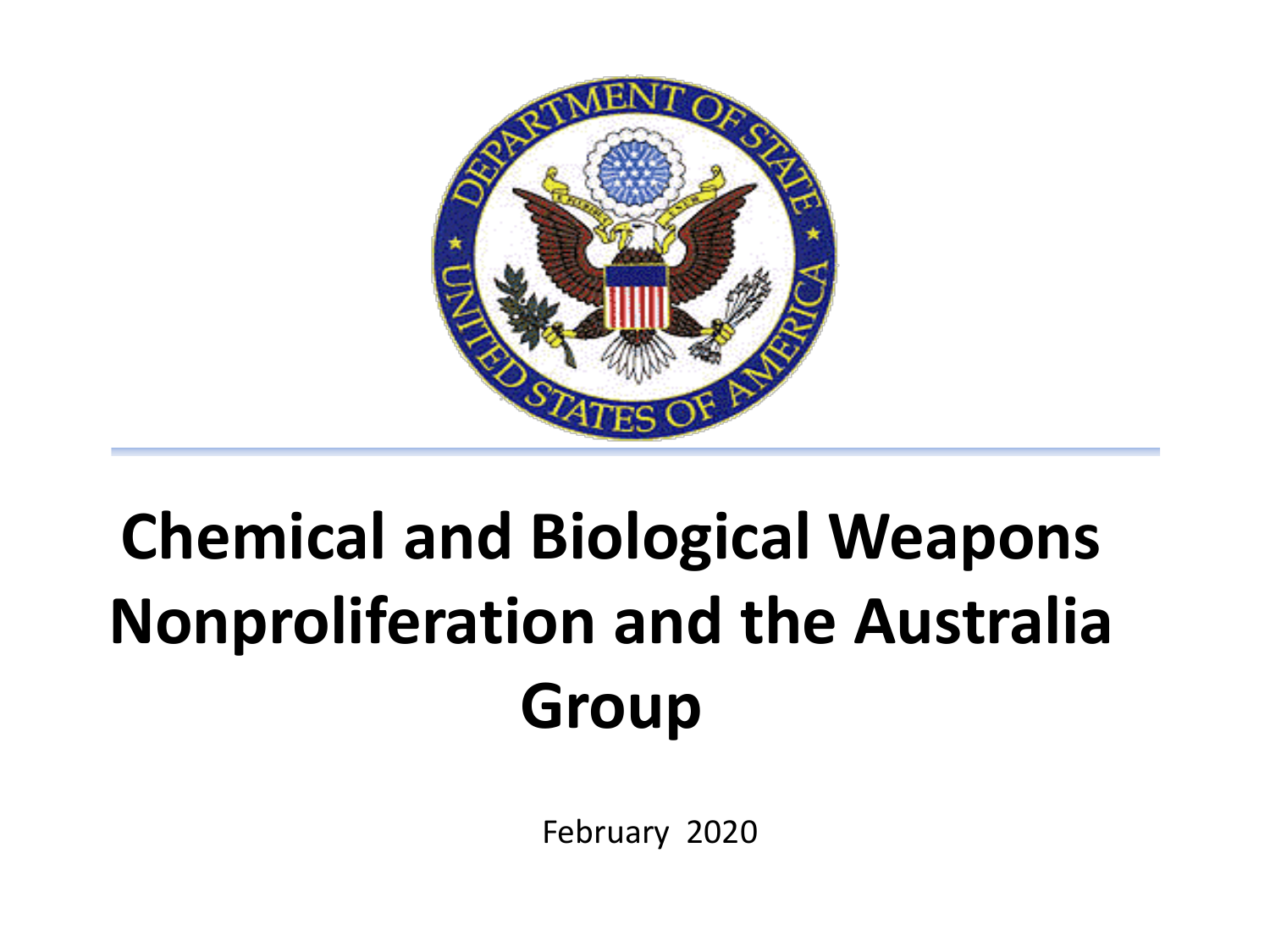

## **The Australia Group**

- Not a treaty; the AG operates independent from, but supports the objectives of, the CWC and BWC.
- Formed to ensure that exporters in participating countries do not assist – either intentionally or inadvertently – states and other actors seeking to acquire a CBW capability.
- Has since evolved into full-fledged nonproliferation regime.
- Australia is permanent chair and secretariat.
- Currently has 43 members.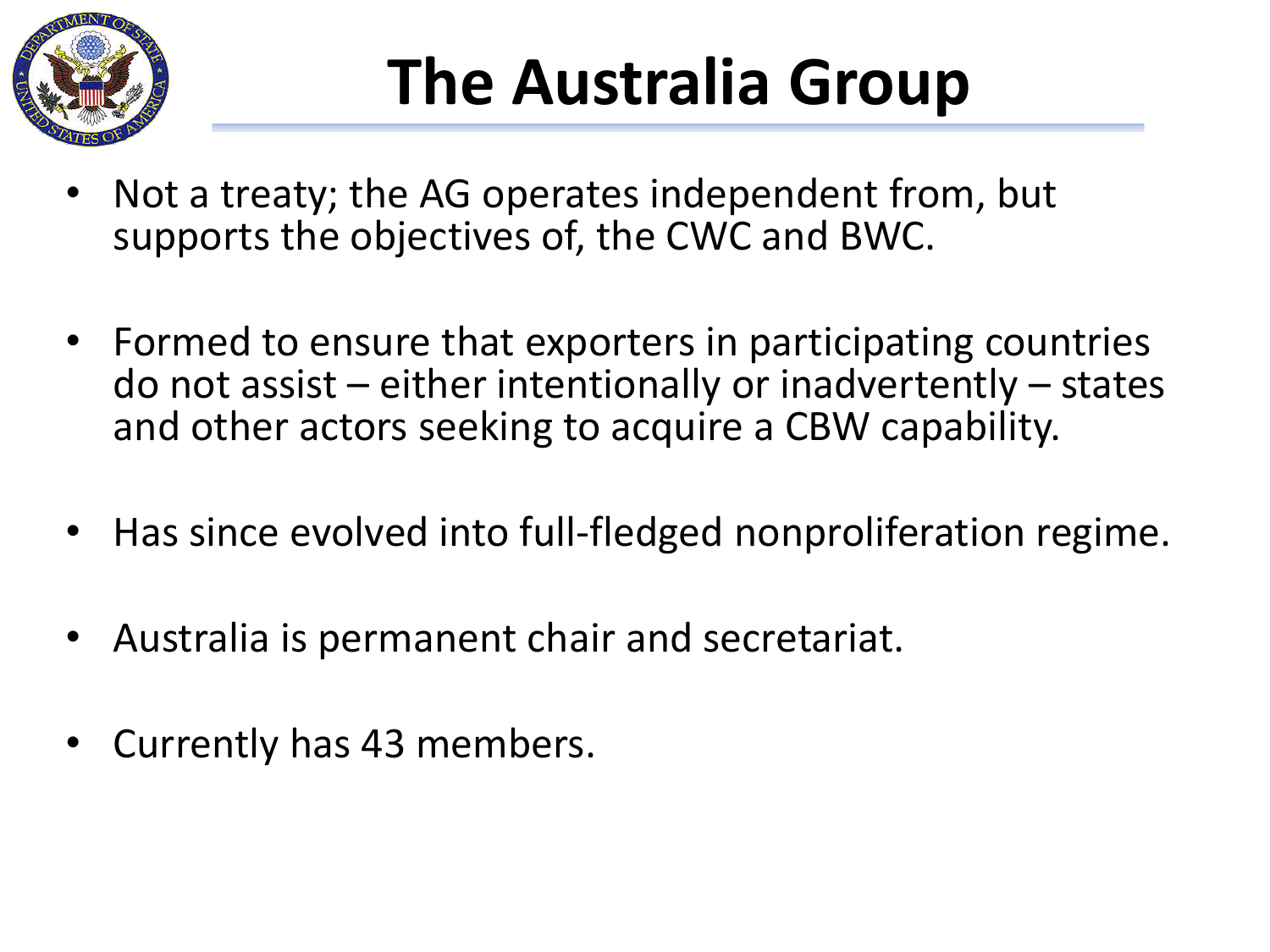

# **Australia Group: What it does**

- The AG is publicly known for its export control function  $-$  publishing **common control lists** of dual-use items and a set of **guidelines** governing transfers of those items.
- These lists/guidelines have become the international standard for safe, responsible trade in the items needed to produce chemical and biological weapons.
- The AG also performs a crucial convening function  $-$  sub-groups of experts to meet on a regular basis to:
	- Discuss updates to the common control lists/guidelines.
	- Develop common approaches to export licensing and industry/academia outreach.
	- Share case studies and best practices.
	- Exchange information on proliferation trends.
	- Establish professional contacts and foster cross-border cooperation.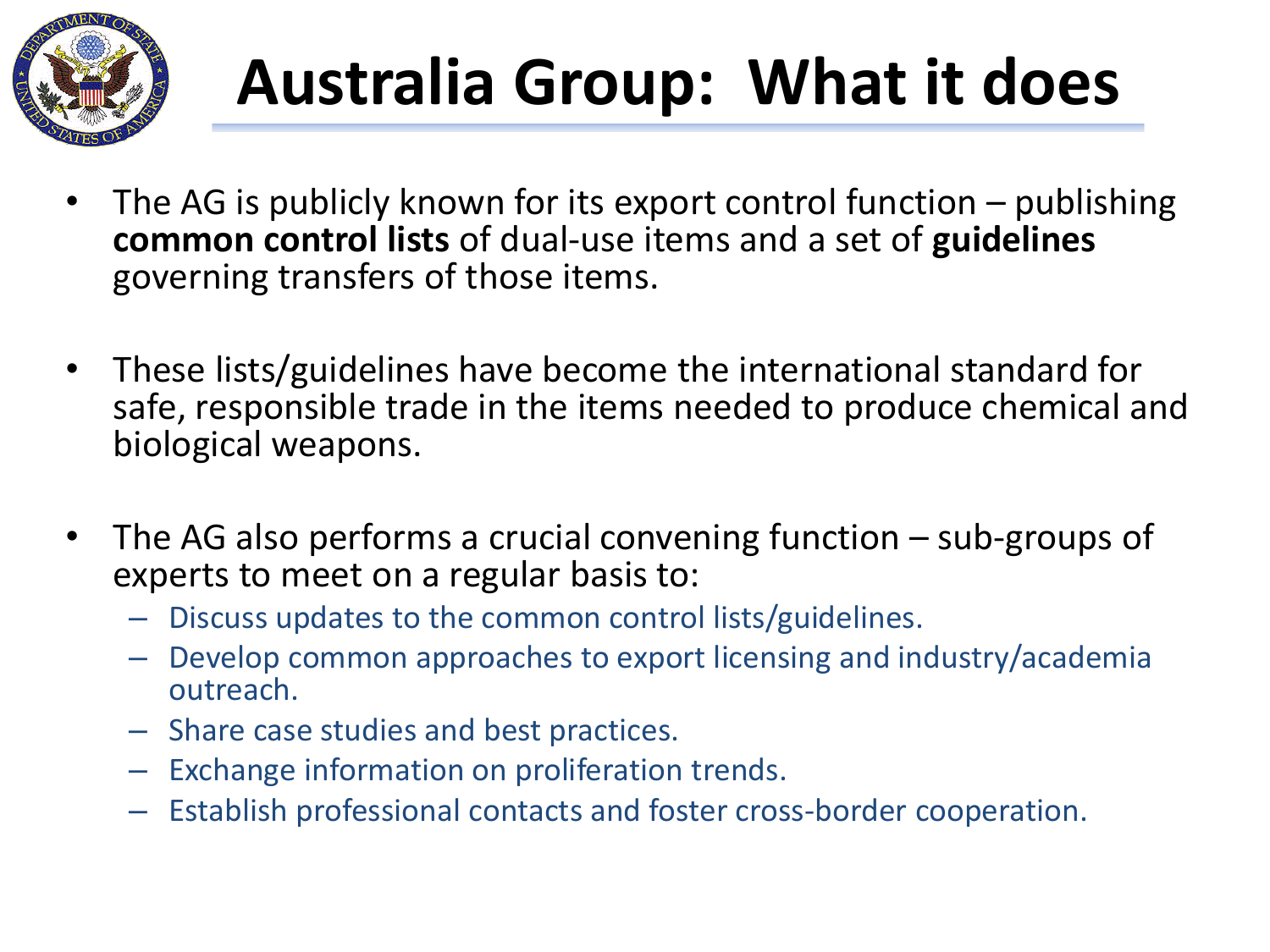

# **The AG and Export Controls**

- Each country agrees to reviews license applications for items on the **common control lists** against a set of risk factors in the **AG Guidelines**, including:
	- Whether the proposed end-use makes sense
	- The bonafides of the end-user
	- The recipient country's export control/nonproliferation track record, etc.
- The aim of this process to determine whether it is prudent to authorize the export of the controlled item.
- AG export controls are **not** a ban; most countries experience a very low export license denial rate.
- AG countries share license denial information with each other to prevent proliferators from shopping around.
- AG also requires "catch all controls" for unlisted items destined for CBW use.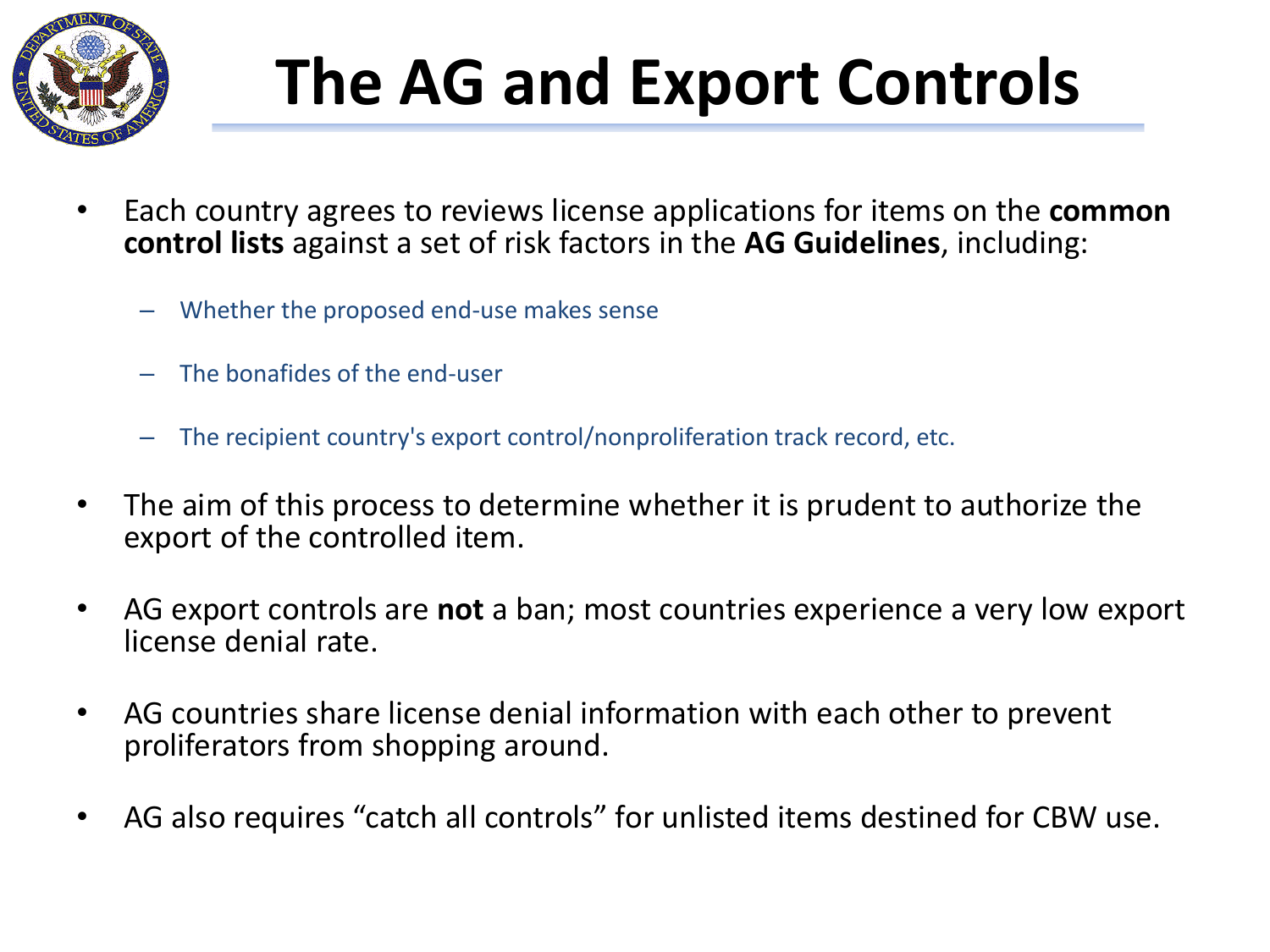

## **What is on the control lists?**

- Chemical Warfare Agent precursors:
	- 64; including some 25 not on the CWC Schedules
- Pathogens and toxins with high potential for biological weapons use
	- Including human, animal, and plant pathogens
- Production equipment and technology
	- dual-use chemical manufacturing facilities, equipment and related technology
	- dual-use biological equipment and related technology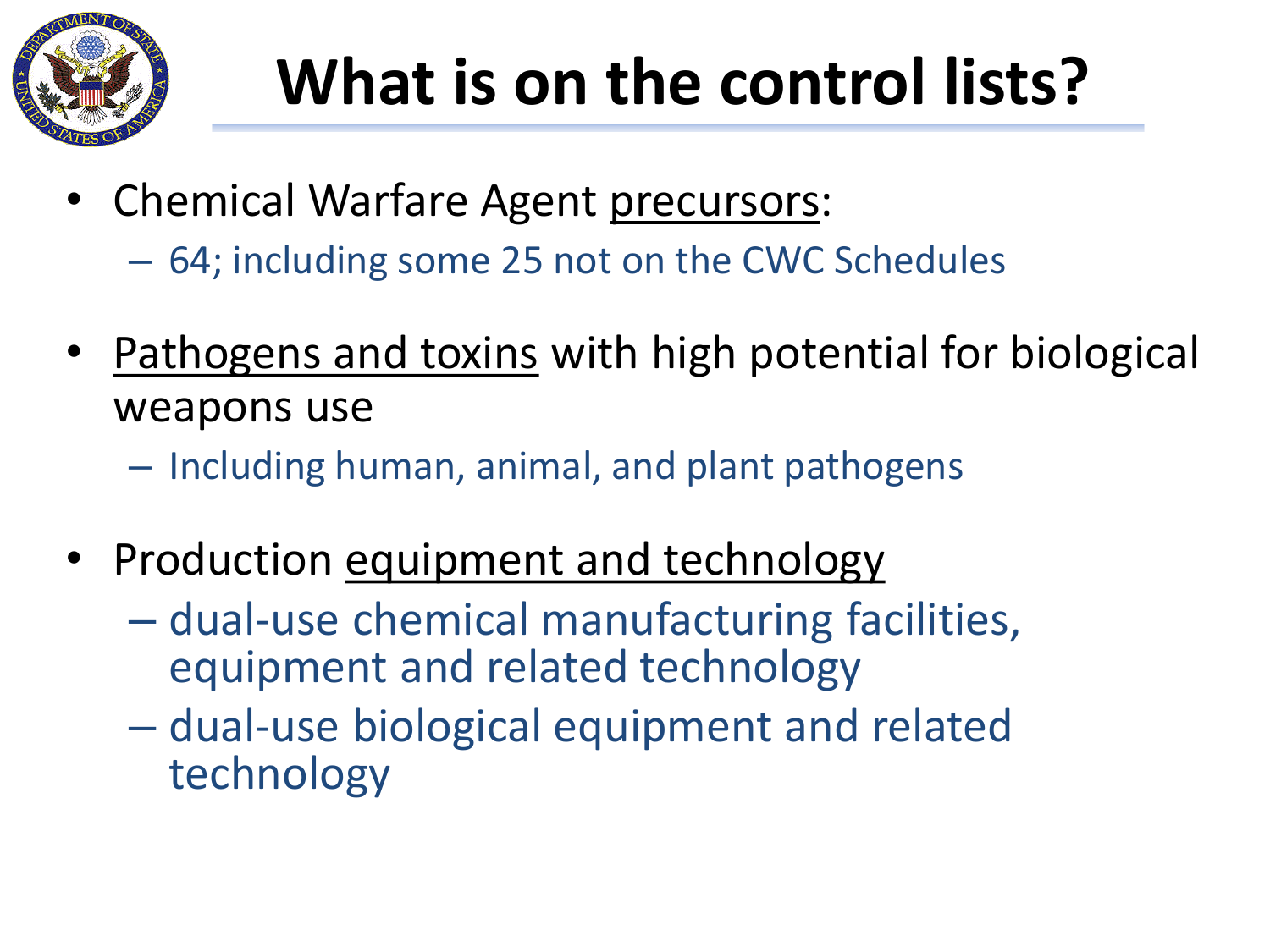

### **Global Reach**

- AG countries understand that they can't succeed alone, so they conduct a significant amount of outreach to non-member countries, industry and academia.
- Industry groups in emerging chem/bio fields have even adopted enduse/end-user screening practices modelled on AG guidelines/lists.
- The AG has formalized a status for non-member "adherents," and is actively asking countries to adhere.